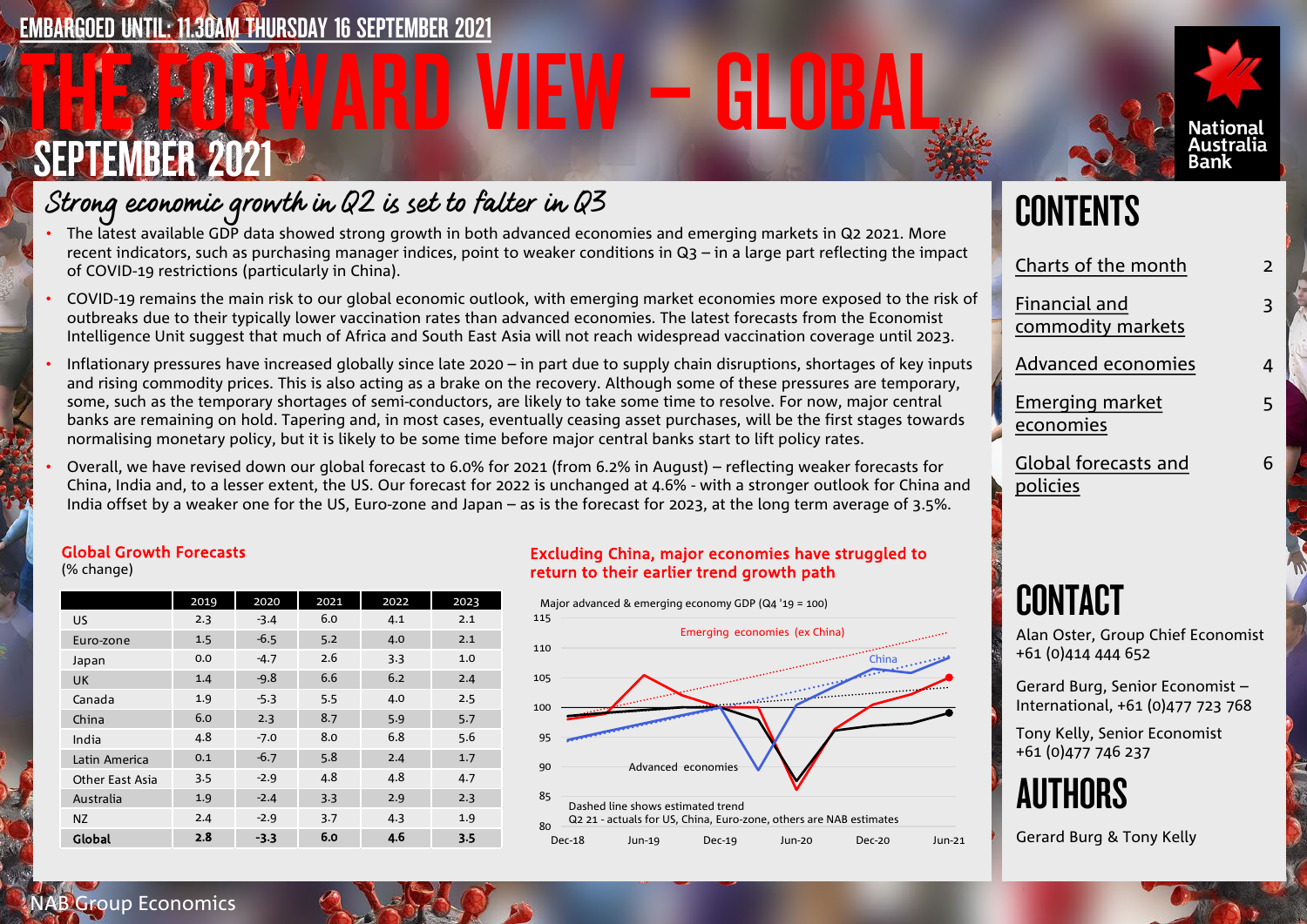# <span id="page-1-0"></span>CHARTS OF THE MONTH

## Global vaccine distribution remains highly uneven, with AEs generally having better access. Higher vaccinated countries showing a breakdown of the relationship between new cases and new hospitalisations – presenting a path to a post-COVID-19 world

Advanced economies generally have the highest rates of COVID-19 vaccination

Higher vaccinated countries starting to show a break between new COVID-19 cases and new hospitalisations



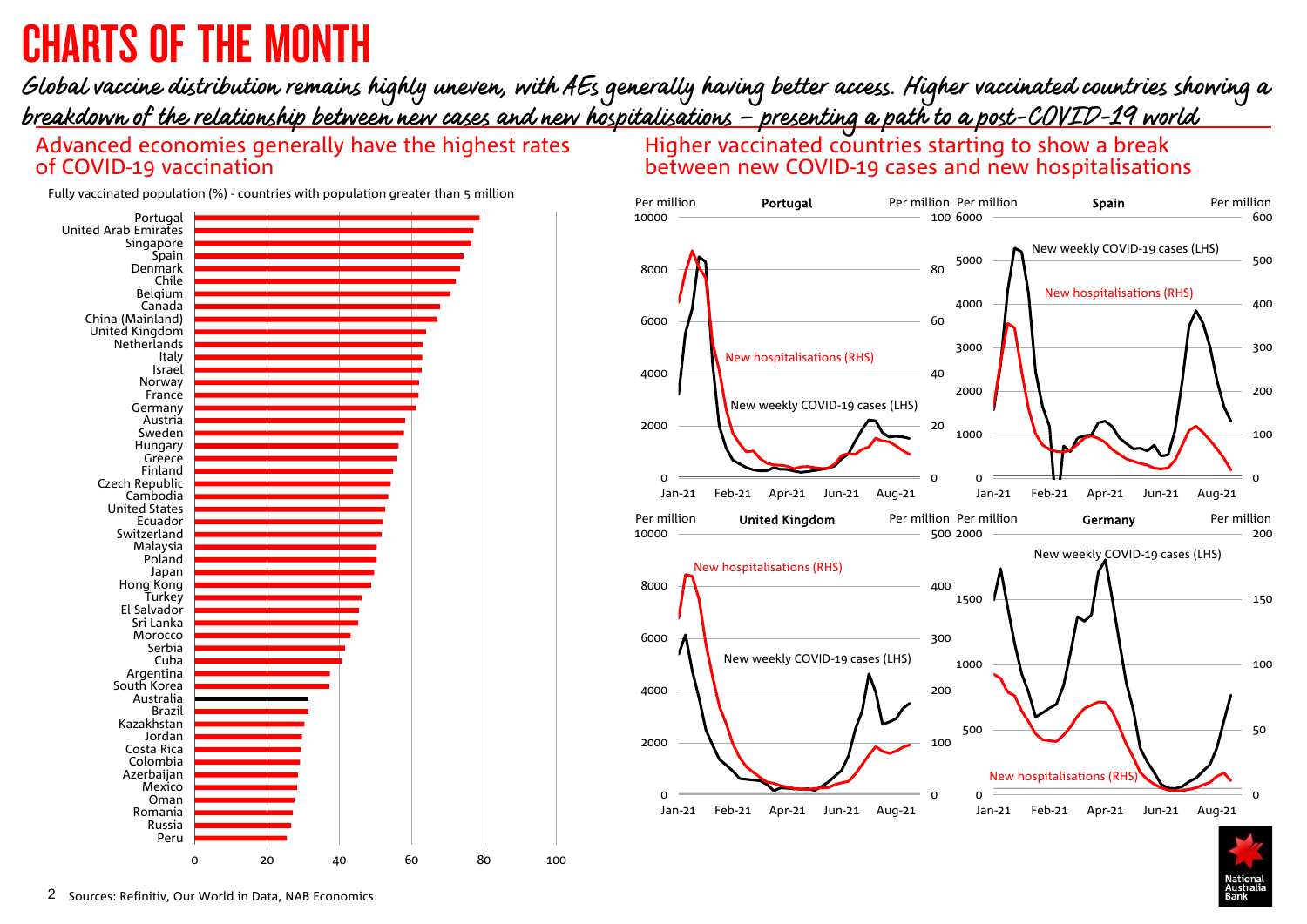# <span id="page-2-0"></span>FINANCIAL AND COMMODITY MARKETS

Financial conditions positive, but central banks are starting to (or soon to start) winding back support

…with central banks keeping

policy rates low

Average central bank policy rates (%)

### Financial conditions remain accommodative in AEs…

Financial conditions indices (rolling monthly average)\*



### Too early to suggest that a peak in consumer price inflation



others

- Financial conditions remain broadly positive with monetary authorities generally providing an accommodative environment to underpin the economic recovery from COVID-19. Bloomberg's Financial Conditions Indices (which cover a range of advanced economies) have remained strongly positive since November 2020, in part reflecting the policy support from central banks.
- The majority of central banks have kept policy rates low since the start of the pandemic and a broad range have implemented unconventional measures. Despite rising inflationary pressures, advanced economy (AE) central banks have held rates steady, with some (such as the Bank of Canada) starting to taper asset purchases, with the Fed expected to follow soon. Some emerging market (EM) central banks have raised rates in recent months – including Brazil, Russia and Mexico – however they remain low compared with pre-pandemic levels. Tapering and, in most cases, eventually ceasing asset purchases, will be the first stage towards normalising monetary policy, but it is likely to be some time before major central banks start to lift policy rates.
- Inflationary pressures have increased globally since late 2020 as supply chain disruptions, shortages of key inputs and rising commodity prices flowed through into higher producer prices and then into consumer prices. Although some of these pressures are temporary, some of these factors, such as the temporary shortages of semiconductors, are likely to take some time to resolve. Our estimate of global consumer prices rose by 3.8% yoy in July (down from 3.9% yoy in June), however it is too soon to suggest inflation has peaked – particularly given that producer prices accelerated in July.
- Trends in global equity markets remained divergent in August. US equity markets (as measured by the US MSCI index) rose to fresh record highs in early September (continuing a trend evident since November 2020). In contrast, other AE equity markets have broadly tracked sideways since July (albeit with an uptick in early September). In contrast, EM equity markets are below peaks recorded in mid-February. While there has been a recent improvement – with prices up from mid-August cyclical lows – there are concerns that the unequal distribution of COVID-19 vaccines between advanced economies and emerging markets could result in capital being withdrawn from EMs.
- Global commodity prices have continued to trend higher, albeit the rate of increase appears to be slowing and there has been greater volatility in recent weeks – in part reflecting uncertainty around demand due to China's recent COVID-19 outbreak.

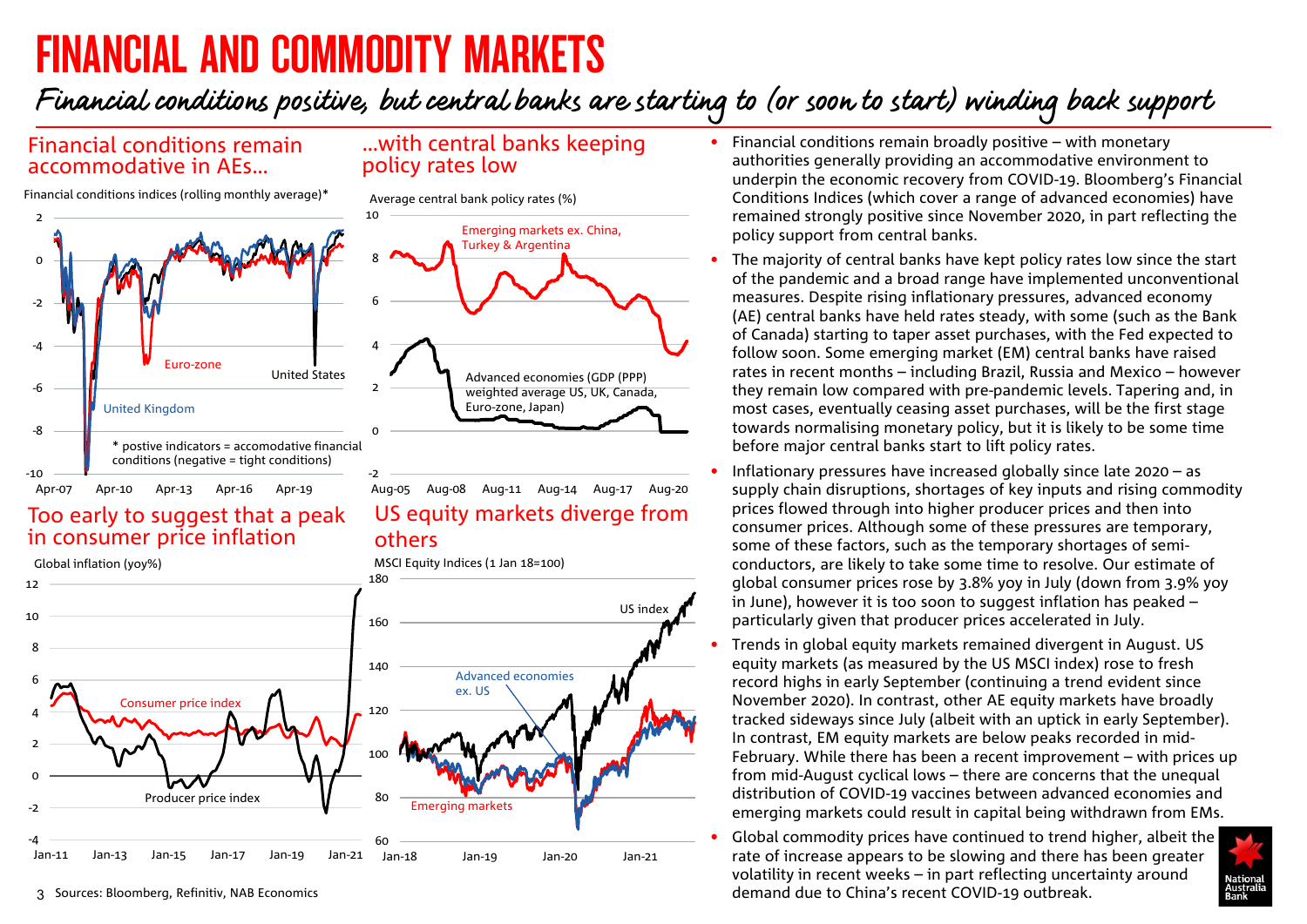# <span id="page-3-0"></span>ADVANCED ECONOMIES

# Major AE growth strong in Q2; supply disruptions/COVID waves suggest downside risk to a Q3 repeat

### Overall major AE growth was strong in Q2



### But with large divergences by region/country

Major AE GDP (Q4 2019 = 100, dash line indicate forecast)



## Further strong growth will require supply constraints to ease



### Surveys still solid but services PMIs have come-off



Canada UK

\* Average of Markit and ISM

Nov-19 Jun-20 Jan-21 Aug-21 Mar-20 Oct-20 May-21

 $\Omega$ 

10

20

- Major advance economy (AE) GDP grew strongly in Q2 (1.8%  $q/q$ ), but with large differences across countries. We expect strong growth in the second half of 2021 (particularly Q3) but ongoing supply disruptions and high COVID-19 case numbers point to the risk that some of the forecast growth may be delayed. On the positive side, it appears the most recent COVID-19 wave may have peaked in the major AEs.
- Q2 growth was strongest in the UK (4.8% q/q), the Euro-zone (2.2%  $q/q$ ) and the United States (1.6%  $q/q$ ). For the UK and Euro-zone this was driven by the easing of COVID-19 activity restrictions (which had seen GDP fall in Q1). US growth was unchanged from the prior quarter not only due to easing restrictions but also substantial fiscal stimulus.
- Growth in Japan was more modest, but was higher than expected, at 0.5% q/q. This followed a fall in Q1 of -1.1%q/q, so overall the on-andoff again states of emergency have held the economy back. Canada, where GDP declined -0.3%q/q, also had lockdowns in March/April with a staggered re-opening from late May.
- While we expect aggregate major AE growth to slow from here, we still forecast strong growth in the second half of 2021. Whether this is realised or not will in part depend on how rapidly supply issues are addressed. Supplier delivery times have been elevated in the PMI surveys for a while but may have peaked, but order backlogs are still high. The car industry continues to feel the impact of a semi-conductor shortage. Toyota has announced a 40% cut in planned global production for September (but kept its annual target) and with cars hard to come by, there was an 11% fall in US auto sales in August.

• Also uncertain is how strongly households react to persistent COVID-19 headwinds. In Japan, the current state of emergency for 19 prefectures was recently extended to the end of the month. Even absent new restrictions, the increase in COVID-19 cases that started in early July in the US, early August in the UK and (more modestly) Canada may hold growth back Q3 growth, as it induces consumer caution about inperson activities and disrupts labour supply. However, daily new cases in the US and (more tentatively) the UK may have peaked, are now falling in Japan and have fallen in the European Union since late July.

• Services sector PMIs (outside of the Euro-zone), have fallen notably over recent months, likely reflecting the combination of on-going COVID-19 headwinds and a fading boost from the easing of restrictions. Manufacturing surveys generally remain elevated but, as noted above, supply issues will need to ease for this to translate into strong growth.

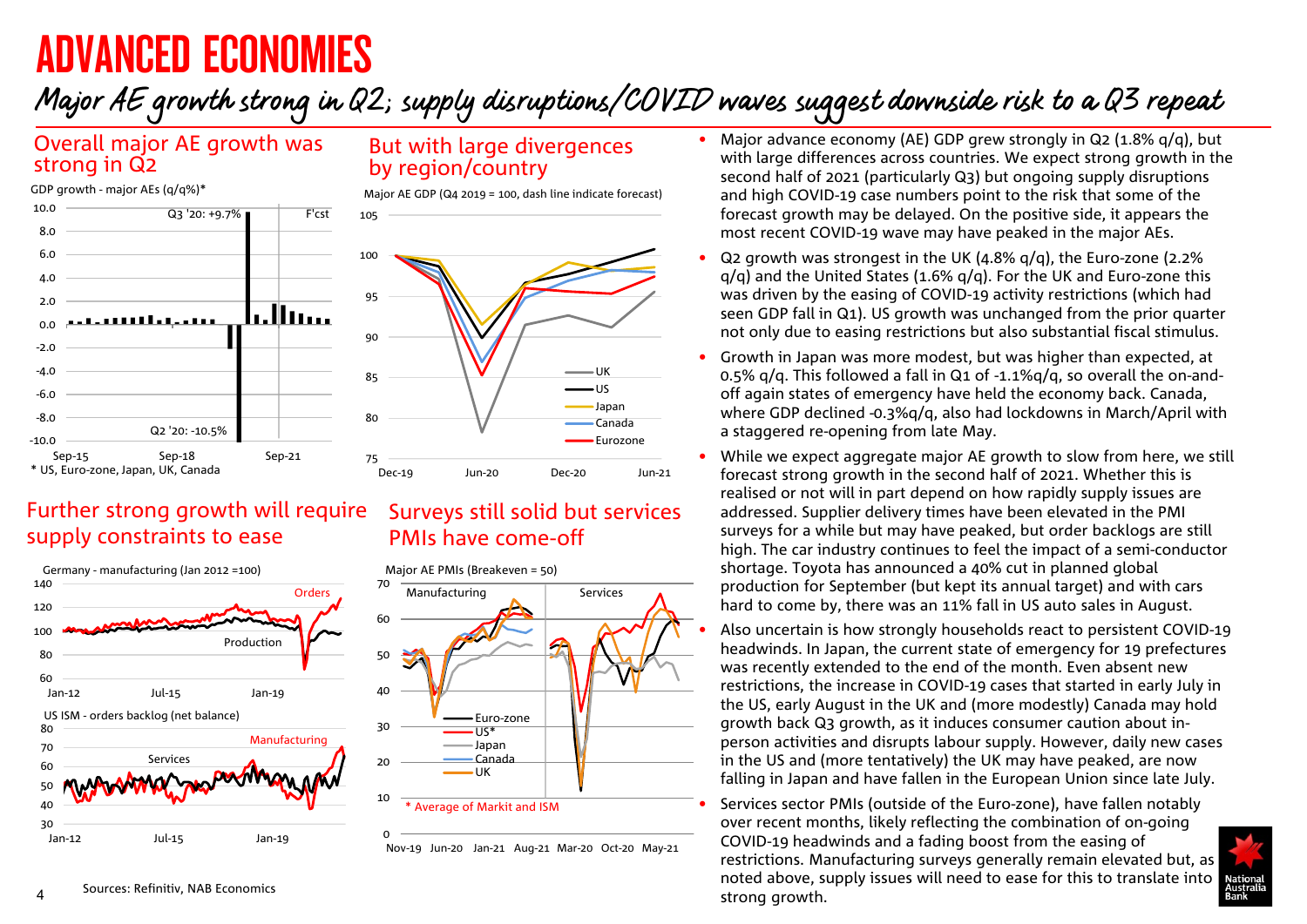# <span id="page-4-0"></span>EMERGING MARKET ECONOMIES

## Strong growth in Q2 2021 looks set to fade; PMIs, exports and IP showing weaker trends

### Strong economic growth in EMs in Q2…



30 35 40 45 50 55 60 Jan-12 Jan-14 Jan-16 Jan-18 Jan-20 Emerging market PMI (Breakeven = 50) **Services** Manufacturing -8 -6 -4  $-2$  $\Omega$  $\overline{2}$  $\overline{A}$ 6 8 10 12 14 Q1 2005 Q1 2009 Q1 2013 Q1 2017 Q1 2021 YOY arowth QOQ growth Emerging market economic growth (%)

### Year-on-year growth in EM export volumes and industrial production remains strong, but limited growth since early 2021



- Emerging markets grew strongly in Q2 2021 with the five largest economies increasing by an estimated 11% yoy (albeit Russia's growth rate was unavailable at the time of writing). This increase was primarily driven by China and India, with more modest contributions from Brazil and our estimate for Russia.
- Although base effects contributed to this strength with most emerging markets (excluding China) suffering a steep downturn in Q2 2020 due to measures to control the spread of COVID-19, quarterly growth data also strengthened. In quarter-on-quarter terms, growth rebounded strongly in  $Q_2$  – up 3.0%, compared with 0.2% in  $Q_1$  – with China the main driver.
- This strength appears unlikely to continue into Q3. Purchasing manager indices provide more up-to-date indicators of underlying conditions, with both manufacturing and services measures lower since recent peaks in April. The EM manufacturing PMI was at slightly contractionary 49.6 points in August (from 50.6 points previously). Both India and China recorded weaker outcomes in August – with the latter turning negative.
- There continues to be a stark difference within East Asian manufacturing PMIs, with strongly positive conditions for high tech producers such as South Korea, Taiwan and Singapore, and negative conditions for lower cost producers in the region.
- The downturn in the EM services PMI was larger down to 50.1 points (from 52.9 points in July). China's outcome was particularly negative in August – in response to restrictions introduced to control its recent COVID-19 outbreak – while Brazil was moderately negative.
- Global trade and industrial production data are available to June 2021, and these continue to show impressive growth in year-on-year terms. Emerging market export volumes rose by 16.9% yoy in June, with growth led by China and East Asia, while other markets have only shown signs of growth in the most recent few months. A similar trend has been evident in industrial production.
- That said, this growth trend is largely driven by base effects. There has been limited growth in either export volumes or industrial production since early in 2021. Combined with the more negative COVID-19 trends for emerging markets (when compared with advanced economies), this points to weaker growth prospects for these economies in H2 2021.

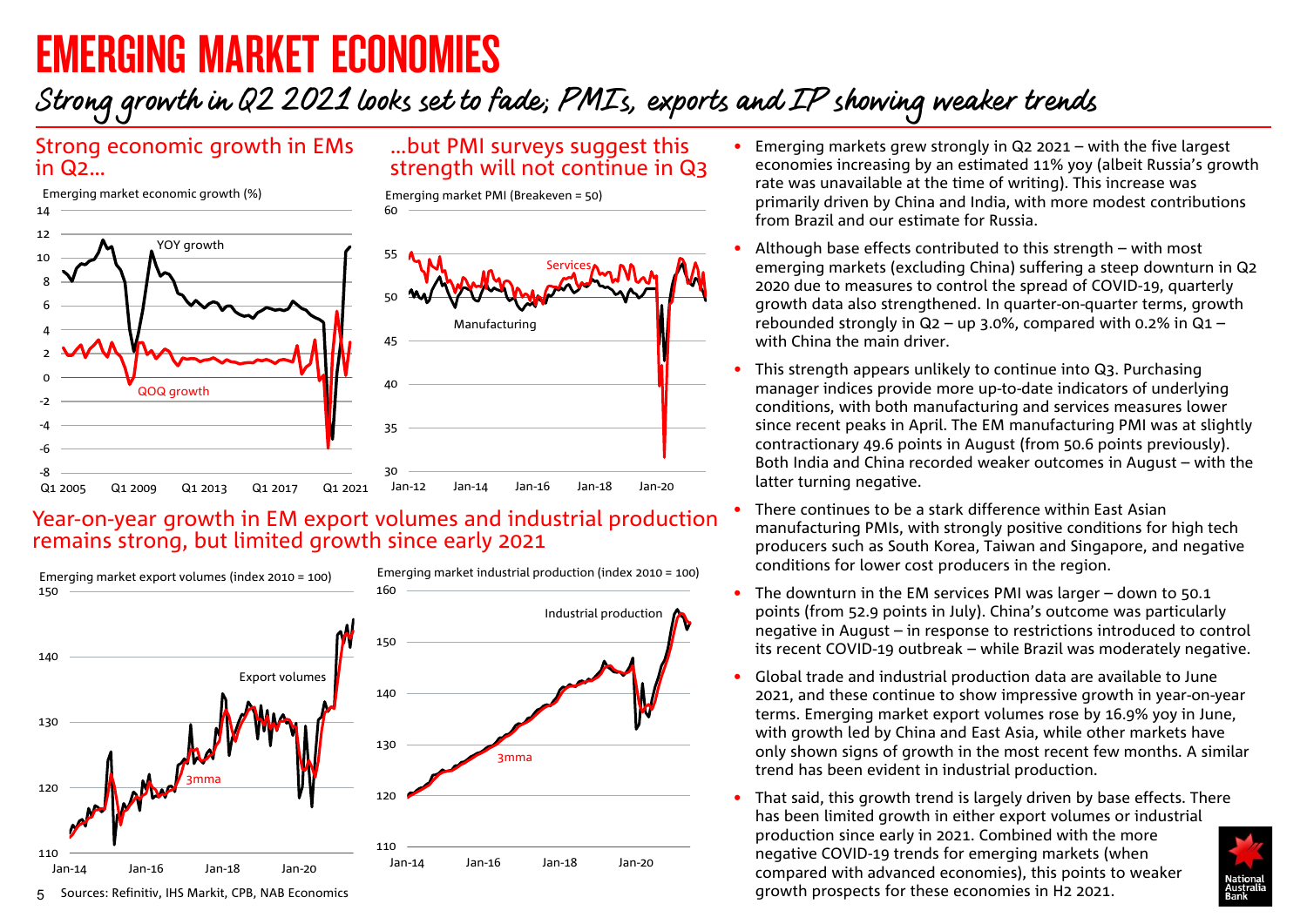# <span id="page-5-0"></span>GLOBAL FORECASTS, POLICIES AND RISKS

## Vaccine disparity impacting the growth prospects of different countries and regions

## PMI measures point to weaker conditions in EMs

### COVID restrictions trending lower in advanced economies

 $20$ 25 30 35 40 45 50 55 60 65 Jan-16 Jan-17 Jan-18 Jan-19 Jan-20 Jan-21 JP Morgan global composite PMIs (Breakeven = 50) Advanced economies Emerging markets 0 20  $\overline{40}$ 60 80 100 Jan-21 Mar-21 Apr-21 Jun-21 Aug-21 Oxford Coronavirus Government Response Tracker (index) Large emerging economies (ex. China)<sup>\*</sup> G7 advanced economies \* India, Russia, Indonesia, Brazil, South Africa

### Ongoing delays to vaccine roll out, with some EMs waiting until 2023 for widespread coverage



- Global purchasing manager indices provide some of the most timely indicators of underlying economic conditions. The JP Morgan global composite PMI softened in August, down to 52.6 points (from 55.7 points in July). Although this was a result that is relatively positive, it masks some divergent trends between advanced economies and emerging markets – with the EM measure turning negative in August.
- We have revised down our forecast for global economic growth in 2021 driven largely by a weaker outlook for the two largest emerging markets, along with a softer outlook for the United States.
- Chinese authorities rapidly imposed restrictions to control the spread of COVID-19 in mid-July. This resulted in a month-on-month slowdown in industrial production and retail sales in July. We have revised growth for China to 8.7% in 2021 (from 9.5% previously), with a modest upward revision for 2022 and 2023.
- India the world's third largest economy on a purchasing power parity basis – recorded weaker than anticipated growth in Q2 2021, due to COVID-19 restrictions during the quarter. Although high frequency activity indicators – such as Google Mobility – suggest a subsequent recovery in activity, we have lowered our forecast for India in 2021 to 8.0% (from 9.0% previously), while we have slightly raised our forecast for 2022.
- COVID-19 remains the main risk to our global economic outlook, with emerging market economies more exposed to the risk of outbreaks due to their typically lower vaccination rates than advanced economies. The latest forecasts from the Economist Intelligence Unit suggest that much of Africa and South East Asia will not reach widespread vaccination coverage until 2023. Resulting supply disruptions may also affected AE growth.
- Higher vaccination rates in advanced economies has resulted in an easing in restrictions (when compared with the start of the year) – as measured by the Oxford Coronavirus Government Response Tracker. In contrast, while restrictions for large emerging markets (excluding China) are lower than recent peaks in June, they are essentially unchanged since the start of the year.
- Overall, we have revised down our global forecast to 6.0% for 2021 (from 6.2% in August). While we have revised up the growth outlook for China and India in 2022, this was offset by downgrades to the US, Euro-zone and Japan – meaning that our forecast for 2022 is unchanged at 4.6%. We continue to anticipate global growth easing to its long term average of 3.5% in 2023.